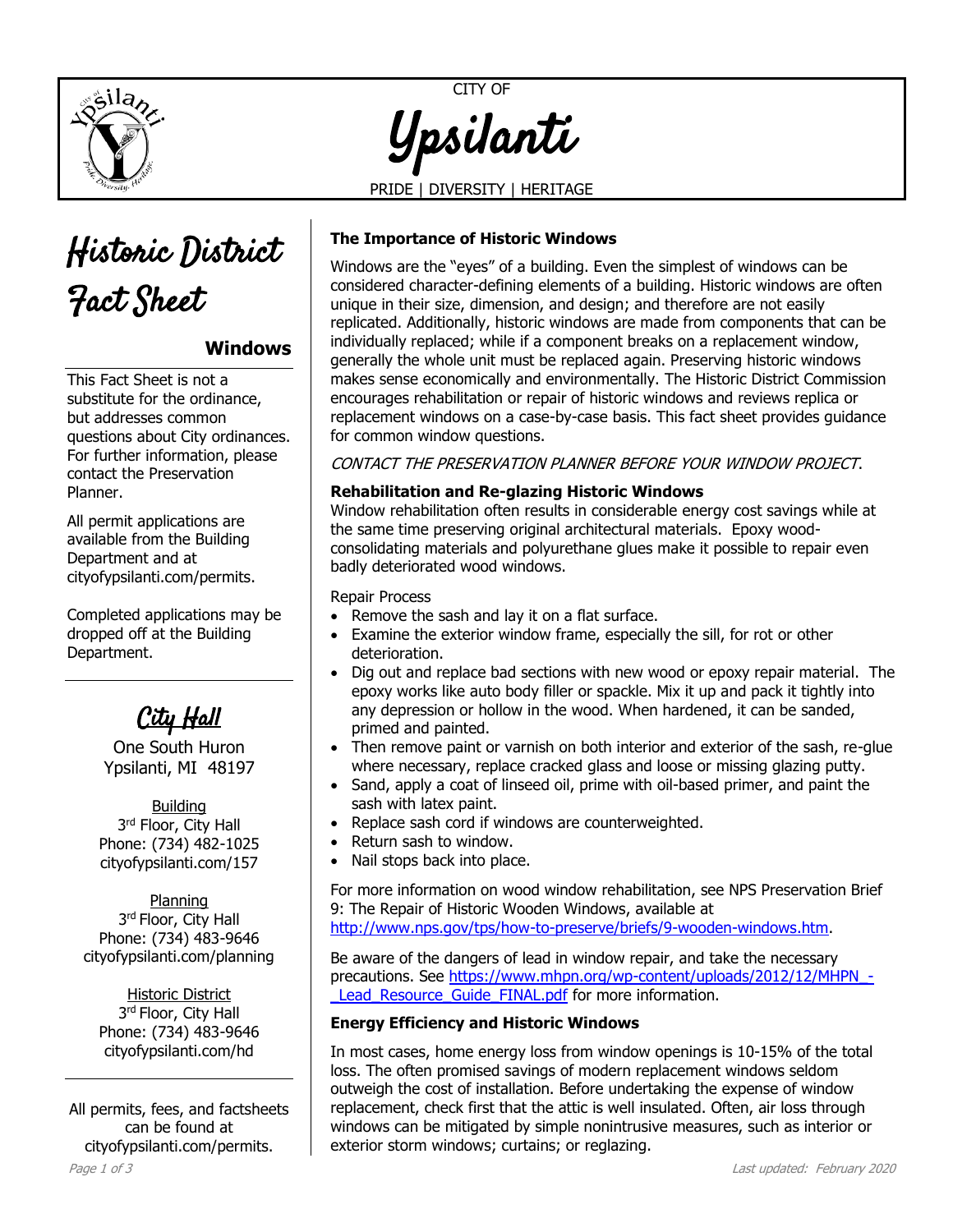### **Screen Windows and Storm Windows**

Any new screen or storm must be compatible with the window it is covering.

Metal combination screen/storms are permitted, although wood screens and storms are encouraged for better appearance and more efficient energy conservation. If a metal-framed screen/storm is installed, it must fit within the exterior trim. The metal frame must be either painted or factory-finished, not mill (raw metal) finish. Re-caulking and weather stripping are required and will improve the thermal efficiency.

#### **Shutters**

Wood shutters are permitted as a way to close off an unnecessary window. They must be hinged, fit within the window frame and painted. Non-functioning shutters may be permitted on a case-by-case basis, if they are considered appropriate for the structure and must match the opening size of the window.

#### **Creating New Windows or Doors**

New openings transform a building's character, often threatening historic integrity, and are not generally allowed. New openings are considered on a case-by-case basis.

#### **Requirements for a Window Replacement Application**

In some cases, replacement windows are approved by the Historic District Commission. In order for the commission to approve replacement windows, the applicant must provide detailed information and meet certain conditions.

- 1. If the existing windows are historic to the building, i.e. over 50 years old, every effort should be made to preserve them. If the applicant is citing poor condition as a reason for replacement, then they must provide documentation to that extent. At minimum, this should include detailed photos of each window proposed for replacement. Close-up shots showing the damage should be provided.
- 2. Large projects, particularly for commercial rehabilitation, may require a third party condition assessment of windows.
	- a. This assessment should be made by an unbiased professional, such a tradesperson, or historic architect, who will provide a report on the condition and reparability of windows.
	- b. The assessment cannot be made by a replacement window company or contractor.
- 3. If the applicant claims keeping historic windows will cause undue financial hardship, a cost comparison of replacement windows vs. repairing the originals by qualified tradespersons must be submitted as well.

#### **Requirements for Appropriate Window Replacements**

Approval for replacement windows will be granted on a case by case basis. In all cases, the Commission will require an installation which does not reduce the glass area of any window. Wood replacement windows are preferred. Wood windows clad in aluminum or fiberglass may be approved in some cases. If the applicant is proposing a new material, such as composite windows, they are encouraged to include photos of it in use and bring a sample. Solid vinyl and vinyl clad windows will not be approved.

The new window shall be the same configuration as the window it is replacing. For example, three panes over one, one over one, etc. Panes of glass in the replacement must match the size and shape of the original. The exterior trim installed after replacement must match the original. In cases of replacement windows where the glass is not physically divided into panes by muntins, the Commission will require that muntins be permanently adhered to the exterior of the window to replicate the appearance of the original windows.

Clear glass is considered appropriate for the district; smoked or tinted glass may be approved on a case-by-case basis.